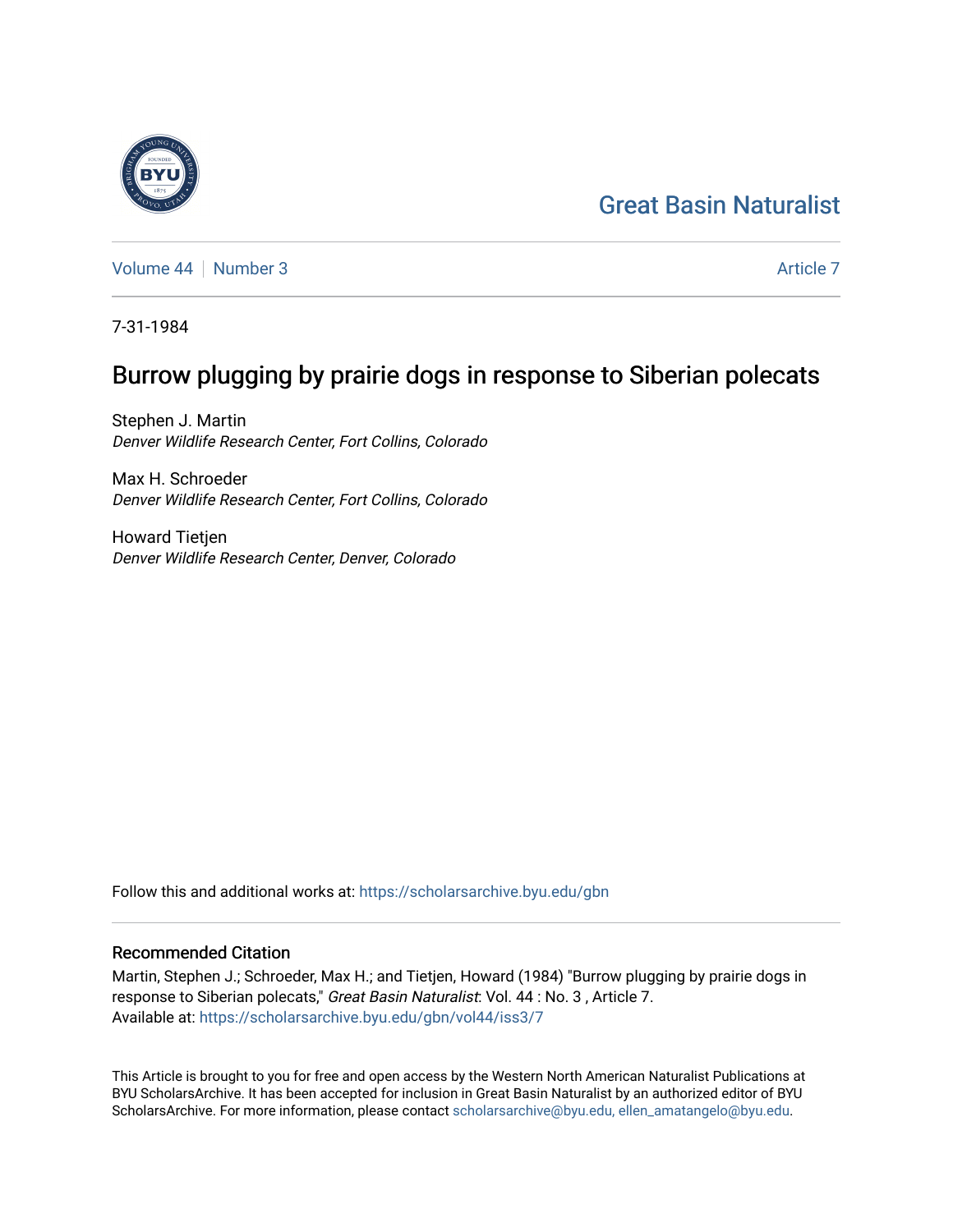#### BURROW PLUGGING BY PRAIRIE DOGS IN RESPONSE TO SIBERIAN POLECATS

Stephen J. Martin', Max H. Schroeder', and Howard Tietjen<sup>2</sup>

ABSTRACT.— Siberian polecats (Mustela eversmanni) were placed in white-tailed prairie dog (Cynomys leucurus) and black-tailed prairie dog (C. ludovicianus) burrows to simulate a black-footed ferret (M. nigripes) visit. Both prairie dog species plugged burrows "visited" bv polecats. White-tailed and black-tailed prairie dogs plugged 2 of 6 and 3 of 6 test burrows, respectively.

Black-tailed prairie dogs (Cynomys ludovicianus) often attempt to cover entrances of burrows occupied or "visited" by black-foot ed ferrets (Mustela nigripes) (Hillman 1968, Henderson et al. 1969). Hillman and Linder (1973) reported that colonies of less than 16.2 hectares occupied by black-footed ferrets might have 15%-25% of the burrows plugged. The response of white-tailed prairie dogs (C. leucurus) to the presence of blackfooted ferrets is less well known, but Clark (1978) reported that they may not plug bur rows occupied by black-footed ferrets. During 1980 we examined the responses of blacktailed and white-tailed prairie dogs to Siberian polecats {M. eversmanni). The Siberian polecat is the closest living relative of the black-footed ferret, and the two may be conspecific (Anderson 1977). The objective of this test was to ascertain whether or not white-tailed prairie dogs plug burrows occupied or "visited" by black-footed ferrets and to verify previous observations of this behavior in black-tailed prairie dogs. The results of this study are of significant importance to searchers who conduct surveys for black-foot ed ferrets in prairie dog colonies.

#### **METHODS**

Field experiments were divided into two phases: (1) tests on black-tailed prairie dogs in a 6.1-ha colony near Fort Collins, Larimer Coimty, Colorado, and (2) a trial on a 4.1-ha white-tailed prairie dog colony on Hutton Lake National Wildlife Refuge, Albany County, Wyoming.

On each prairie dog colony .4-ha plots were established and divided into two subplots, one treatment and one control. Each subplot pair was independently tested for 3 consecutive days. All burrows in each subplot were examined each morning to determine if plugs were present. Plugs are defined as dirt material that visually blocks or obscures a portion of the burrow system. Typically, plugging material comes from dirt excavated by prairie dogs at the entrance to a burrow. Two burrows were randomly selected on each subplot for testing. A live Siberian polecat, enclosed in an 8.9 <sup>x</sup> 45.7 cm cylindrical wire hardware cloth cage, was placed in each of two selected burrows in the treatment plot, and an empty cage was placed in two control burrows in early morning before prairie dogs emerged. All cages were inserted completely below ground level. Two persons observed and recorded prairie dog response to caged polecats during each six-hour test period. Observers viewed the prairie dog col ony from a parked vehicle or blind with the aid of binoculars and spotting scopes. After six hours the polecats were removed and each plot was reexamined for plugs. The fol lowing morning, if no plugs were present in the test burrows, polecats were reinserted into the same burrow. During nine days of testing (three days in each pair of subplots) on each species, we recorded the number of plugged burrows, time of plugging, and

<sup>&#</sup>x27;Denver Wildlife Research Center, 1300 Blue Spruce Drive, Fort Collins, Colorado 80524.

<sup>-</sup>Denver Wildlife Research Center, Building 16, Denver Federal Center, Denver, Colorado 80225.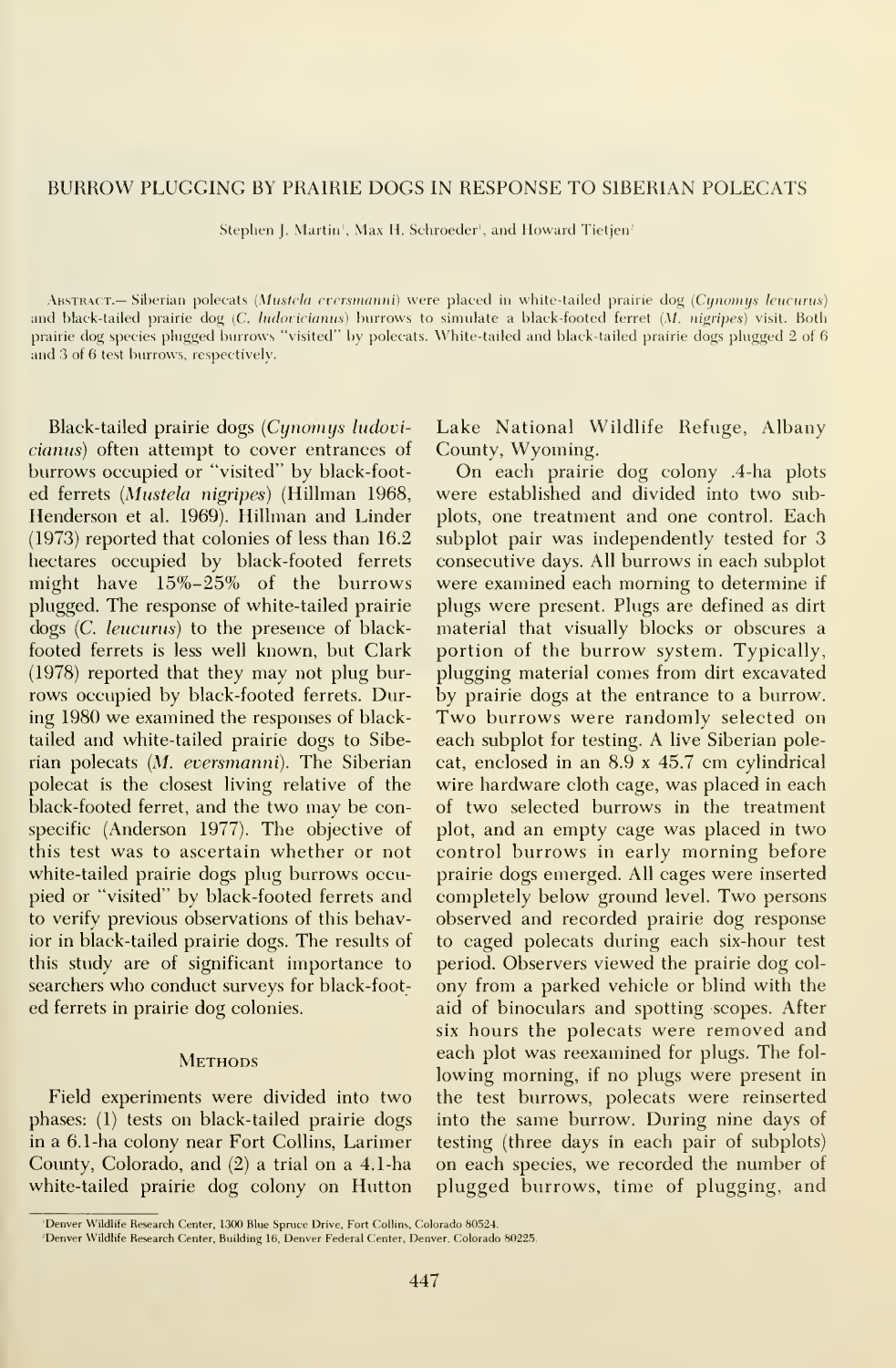

Fig. 1. Burrow plugged bv black-tailed prairie dog in response to Siberian polecat.

behavior of prairie dogs in the presence of Si berian polecats.

#### Results and Discussion

The results revealed that black-tailed and white-tailed prairie dogs plugged 3 of 6 and 2 of 6 burrows, respectively. None of the 12 control burrows were plugged. Plugged bur rows (2) were found on one white-tailed and one black-tailed subplot, prior to placement of polecats. No other plugging was observed in nontest burrows.

Black-tailed-prairie-dog-plugged burrows were similar to those photographed on colonies occupied by black-footed ferrets (Henderson et al. 1969). Figure <sup>1</sup> shows a burrow entrance that was completely covered, leav ing only an outline of the entrance. Plugs in white-tailed prairie dog burrows differed in being 23-25 cm below the surface, with the burrow entrances more visible. Both species plugged burrows only after the polecats were removed, and during the absence of observers. The interval between when polecats were removed from burrows and when

plugging occurred ranged from 6 to 12 hrs. The exact time of plugging is unknown but is believed to have occurred between 1300 and 2100 (MST). Burrows remained plugged for 4-8 days.

Although prairie dogs were not observed plugging burrows, they were seen approaching and responding to caged polecats. Both species of prairie dogs first detected polecat presence by scent, usually at 4.6-6.1 m downwind of the occupied burrow. Upright posture (Smith et al. 1976) characterized this detection and lasted 1-4 minutes. Prairie dogs then slowly walked toward the polecats. When prairie dogs approached within .3-. m and visually detected the polecat, they ran away from the hole in the direction of their approach and stood upright again, facing the burrow, and chattered (Smith et al. 1976) for 1-5 minutes. Black-tailed prairie dogs often issued a jump-yip (Smith et al. 1976) response when the polecat was first sighted and again after retreating from the burrow. Henderson et al. (1969) also reported that black-tailed prairie dogs exhibited upright posture, chattering, and jump-yips in response to black